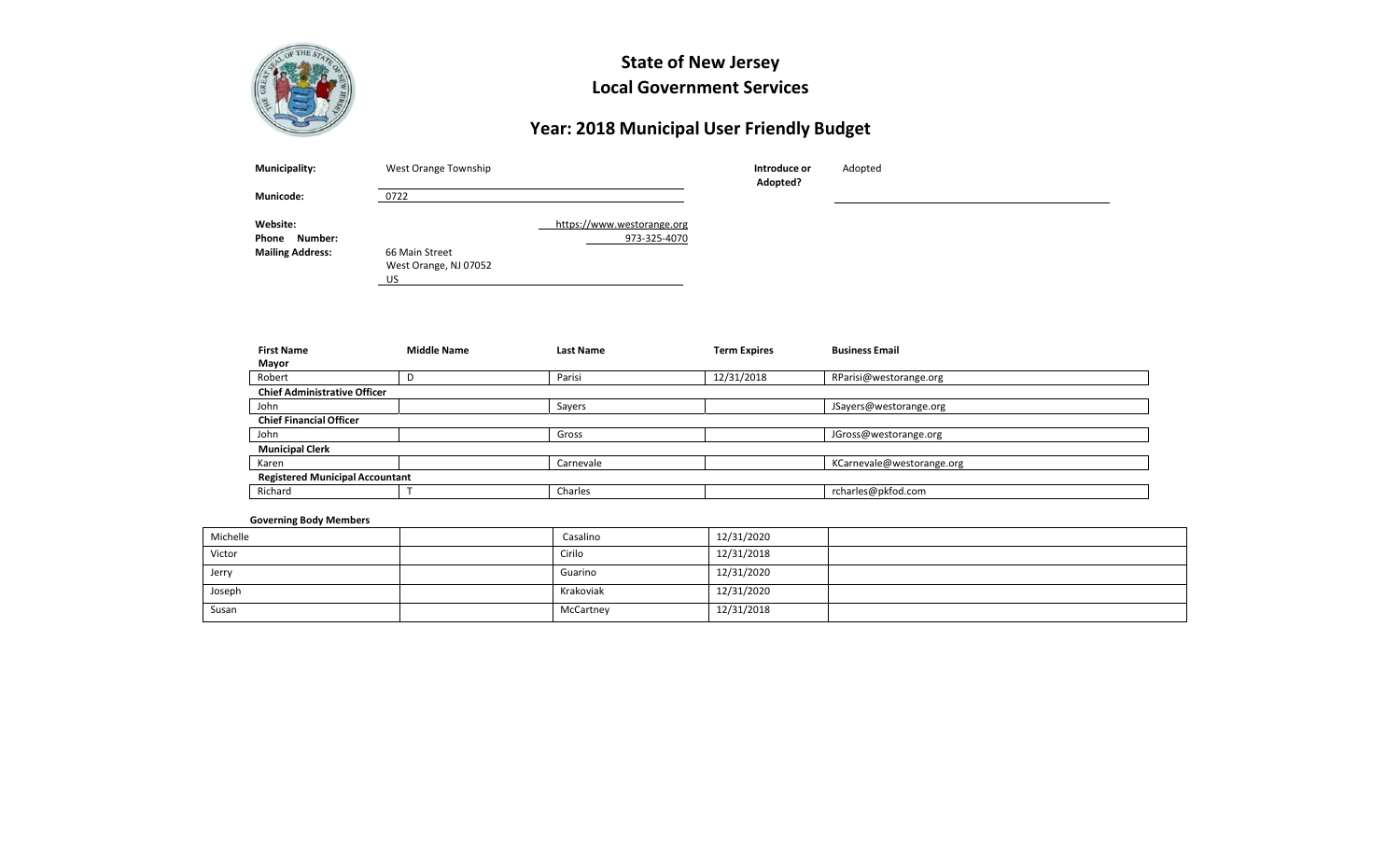## **USER FRIENDLY BUDGET SECTION – PROPERTY TAX BREAKDOWN**

|                                                     | 2017 Calendar Year Property Tax Levies - ALL entities levying property taxes |                                          |                                                                               |                        |                                                             | <b>Current Year 2018 Budget</b> |                          |
|-----------------------------------------------------|------------------------------------------------------------------------------|------------------------------------------|-------------------------------------------------------------------------------|------------------------|-------------------------------------------------------------|---------------------------------|--------------------------|
|                                                     | <b>Calendar Year</b>                                                         | <b>Calendar Year</b>                     | % of                                                                          | <b>Avg Residential</b> | <b>Taxes</b>                                                | <b>Actual/Estimated</b>         | <b>Tax Levy</b>          |
|                                                     | <b>Tax Rate</b>                                                              | <b>Tax Levy</b>                          | <b>Total Levy</b>                                                             | <b>Taxpayer Impact</b> |                                                             |                                 |                          |
| <b>Municipal Purpose Tax</b>                        | 0.947                                                                        | 52,982,824.98                            | 23.76%                                                                        | \$3,203.79             | <b>Municipal Purpose Tax</b>                                | Actual                          | 54,025,331.47            |
| Municipal Library                                   | 0.036                                                                        | 2,017,653.91                             | 0.90%                                                                         | \$121.79               | <b>Municipal Library</b>                                    | Actual                          | 2,075,157.00             |
| <b>Municipal Open Space</b>                         | 0.003                                                                        | 145,460.49                               | 0.07%                                                                         | \$10.15                | <b>Municipal Open Space</b>                                 | Actual                          | 167,763.12               |
| Other Special Districts (total levies)              | 0.002                                                                        | 96,893.38                                | 0.04%                                                                         | \$6.77                 | Other Special Districts (total levies)                      | Actual                          | 96,893.38                |
| <b>Local School District</b>                        | 2.438                                                                        | 136,344,646.00                           | 61.14%                                                                        | \$8,247.97             | <b>Local School District</b>                                | Estimated                       | 137,708,092.46           |
| <b>Regional School District</b>                     | 0.000                                                                        |                                          | 0.00%                                                                         | \$0.00                 | <b>Regional School District</b>                             |                                 |                          |
| <b>County Purposes</b>                              | 0.545                                                                        | 30,481,207.30                            | 13.67%                                                                        | \$1,843.78             | <b>County Purposes</b>                                      | Estimated                       | 31,712,641.39            |
| County Library                                      | 0.000                                                                        |                                          | 0.00%                                                                         | \$0.00                 | County Library                                              |                                 |                          |
| County Board of Health                              | 0.000                                                                        |                                          | 0.00%                                                                         | \$0.00                 | County Board of Health                                      |                                 |                          |
| County Open Space                                   | 0.016                                                                        | 917,447.54                               | 0.41%                                                                         | \$54.13                | <b>County Open Space</b>                                    | Estimated                       | 918,058.82               |
| Other County Levies (total)                         |                                                                              |                                          | 0.00%                                                                         | \$0.00                 | Other County Levies (total)                                 |                                 |                          |
|                                                     |                                                                              |                                          |                                                                               |                        |                                                             |                                 |                          |
| Total (Calendar Year 2017 Budget)                   | 3.99                                                                         | 222,986,133.60                           | 100.00%                                                                       | \$13,488.38            | Total ESTIMATED amount to be raised by taxes                |                                 | \$226,703,937.64         |
|                                                     |                                                                              |                                          |                                                                               |                        |                                                             |                                 |                          |
| Total Taxable Valuation as of                       | October 1, 2017                                                              | 5,583,986,680.00                         |                                                                               |                        | Revenue Anticipated, Excluding Tax Levy                     |                                 | 27,134,995.53            |
| (To be used to calculate the current year tax rate) |                                                                              |                                          |                                                                               |                        | Budget Appropriations, before Reserve for Uncollected Taxes |                                 | 79,915,484.00            |
| Current Year Average Residential Assessment         |                                                                              | 338,309                                  |                                                                               |                        | <b>Total Non-Municipal Tax Levy</b>                         |                                 | 170,603,449.17           |
|                                                     |                                                                              |                                          |                                                                               |                        | Amount to be Raised by Taxes - Before RUT                   |                                 | 223,383,937.64           |
|                                                     |                                                                              | Prior Year to Current Year Comparison    |                                                                               |                        | Reserve for Uncollected Taxes (RUT)                         |                                 | 3,333,700.77             |
|                                                     |                                                                              |                                          |                                                                               |                        | Total Amount to be Raised by Taxes                          |                                 | 226,717,638.41           |
|                                                     |                                                                              | Comparison - Municipal Purposes Tax Rate |                                                                               |                        |                                                             |                                 |                          |
|                                                     | Prior Year                                                                   | <b>Current Year</b>                      | % Change (+/-)                                                                |                        | % of Tax Collections used to Calculate RUT                  |                                 | 0.9852958032             |
|                                                     | 0.947                                                                        | 0.968                                    | 2.22 %                                                                        |                        |                                                             |                                 |                          |
|                                                     |                                                                              | Comparison - Municipal Purposes Tax Levy |                                                                               |                        | If % used exceeds the actual collection % then              |                                 |                          |
|                                                     | Prior Year                                                                   | <b>Current Year</b>                      | % Change $(+/-)$                                                              | $$$ Change $(+/-)$     | reference the statutory exception used                      |                                 | 40A:4-41c(2) Levy net of |
|                                                     |                                                                              |                                          |                                                                               |                        |                                                             |                                 | Appeals                  |
|                                                     | 52.982.824.98                                                                | 54.025.331.47                            | 1.97%                                                                         | 1,042,506.49           |                                                             |                                 |                          |
|                                                     |                                                                              |                                          | Comparison - Impact on Avg. Residential Tax Payment (Municipal Purposes Only) |                        | Tax Collections - ACTUAL as of Prior Year                   |                                 |                          |
|                                                     | Prior Year                                                                   | <b>Current Year</b>                      | % Change $(+/-)$                                                              | $$$ Change $(+/-)$     | Total Tax Revenue, Collections PY 2017                      |                                 | 220,193,875.54           |
|                                                     | 3,203.79                                                                     | 3,274.83                                 | 2.22 %                                                                        | 71.04                  | Total Tax Levy, PY 2017                                     |                                 | 223,544,855.83           |
|                                                     |                                                                              |                                          |                                                                               |                        | % of Taxes Collected, PY 2017                               |                                 | 98.54                    |
|                                                     |                                                                              |                                          |                                                                               |                        |                                                             |                                 |                          |
|                                                     |                                                                              |                                          |                                                                               |                        | Delinguent Taxes - December 31, 2017                        |                                 | 3,253,561.30             |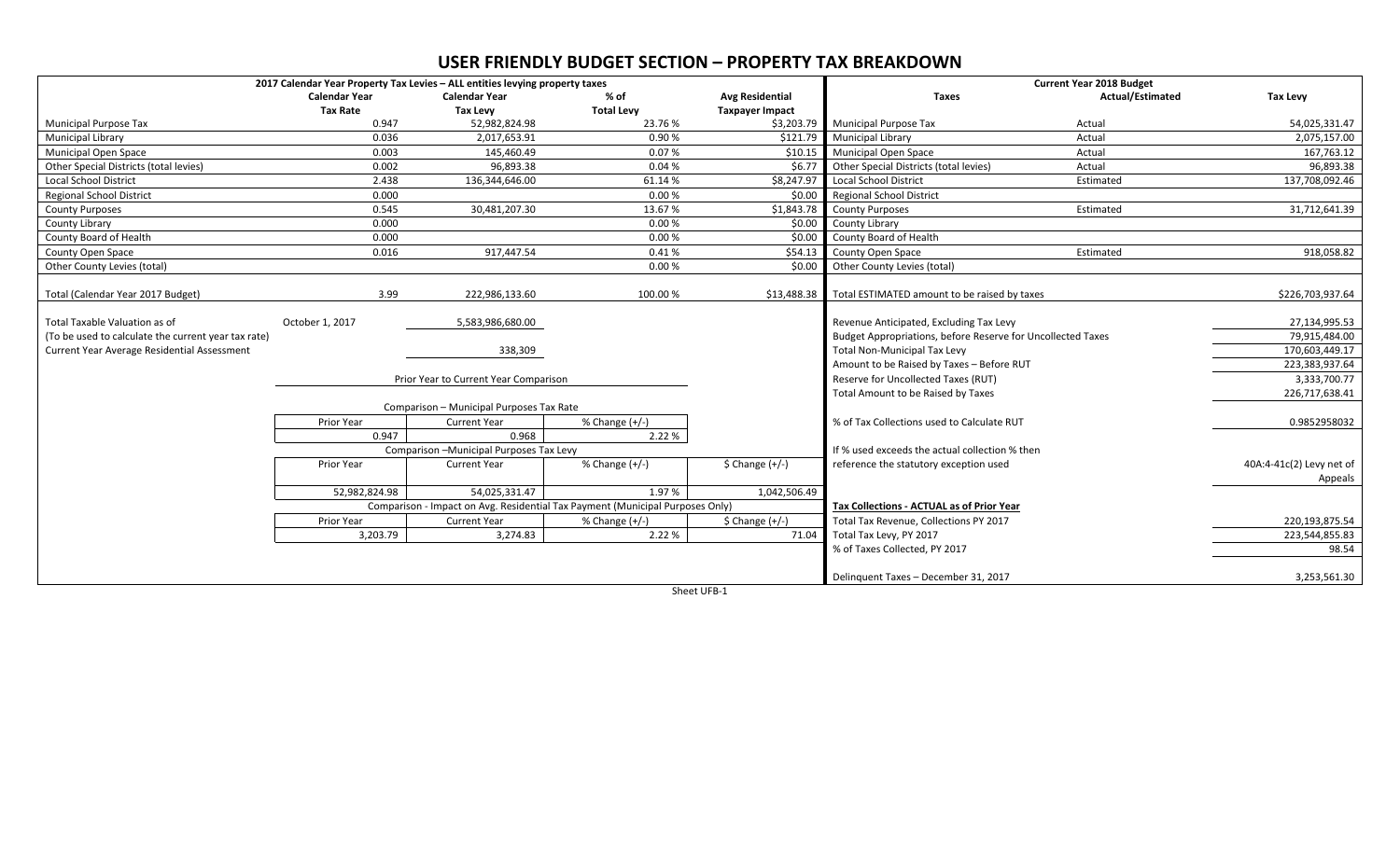| <b>FCOA</b> |                                                | % Difference Current vs. | \$ Difference Current vs. | <b>Total Realized Revenue</b> | <b>Total Anticipated</b> | <b>General Budget</b> | Open Space Budget | Utility (Pool) |
|-------------|------------------------------------------------|--------------------------|---------------------------|-------------------------------|--------------------------|-----------------------|-------------------|----------------|
|             |                                                | Prior Year               | Prior Year                | (Prior Year)                  | Revenue (Current Year)   |                       |                   |                |
| 08          | Surplus                                        | 8.45%                    | 255,288.70                | 3,022,376.78                  | 3,277,665.48             | 3,262,227.48          |                   | 15,438.00      |
| 08          | Local Revenue                                  | $-6.09%$                 | (643, 974.28)             | 10,578,181.81                 | 9,934,207.53             | 9,650,368.53          |                   | 283,839.00     |
| 09          | State Aid (without offsetting appropriation)   | 0.00%                    |                           | 4,696,469.00                  | 4,696,469.00             | 4,696,469.00          |                   |                |
| 08          | Uniform Construction Code Fees                 | 0.00%                    |                           | 724,360.00                    | 724,360.00               | 724,360.00            |                   |                |
|             |                                                |                          |                           |                               |                          |                       |                   |                |
|             | Special Revenue Items w/ Prior Written Consent |                          |                           |                               |                          |                       |                   |                |
| 11          | <b>Shared Services Agreements</b>              | $-0.25%$                 | (26.44)                   | 10,500.44                     | 10,474.00                | 10,474.00             |                   |                |
| 08          | Additional Revenue Offset by Appropriations    |                          |                           |                               |                          |                       |                   |                |
|             | Public and Private Revenue                     | 358.47%                  | 1,357,466.41              | 378,685.09                    | 1,736,151.50             | 1,736,151.50          |                   |                |
| 08          | Other Special Items                            | 2.37%                    | 88,673.97                 | 3,739,173.70                  | 3,827,847.67             | 3,827,847.67          |                   |                |
| 15          | <b>Receipts from Delinguent Taxes</b>          | 24.68%                   | 638,827.15                | 2,588,270.20                  | 3,227,097.35             | 3,227,097.35          |                   |                |
|             |                                                |                          |                           |                               |                          |                       |                   |                |
|             | Amount to be raised by taxation                |                          |                           |                               |                          |                       |                   |                |
| 07          | Local Tax for Municipal Purposes               | 1.97%                    | 1,042,506.49              | 52,982,824.98                 | 54,025,331.47            | 54,025,331.47         |                   |                |
| 07          | Minimum Library Tax                            | 2.85%                    | 57,503.09                 | 2,017,653.91                  | 2,075,157.00             | 2,075,157.00          |                   |                |
| 54          | Open Space Levy Tax                            | 5.02%                    | 46,586.89                 | 927,813.28                    | 974,400.17               |                       | 974,400.17        |                |
|             | Addition to Local District School Tax          |                          |                           |                               |                          |                       |                   |                |
| 08          | Deficit General Budget                         |                          |                           |                               |                          |                       |                   |                |
|             |                                                |                          |                           |                               |                          |                       |                   |                |
|             | <b>TOTAL</b>                                   | 3.48%                    | 2,842,851.98              | 81,666,309.19                 | 84,509,161.17            | 83,235,484.00         | 974,400.17        | 299,277.00     |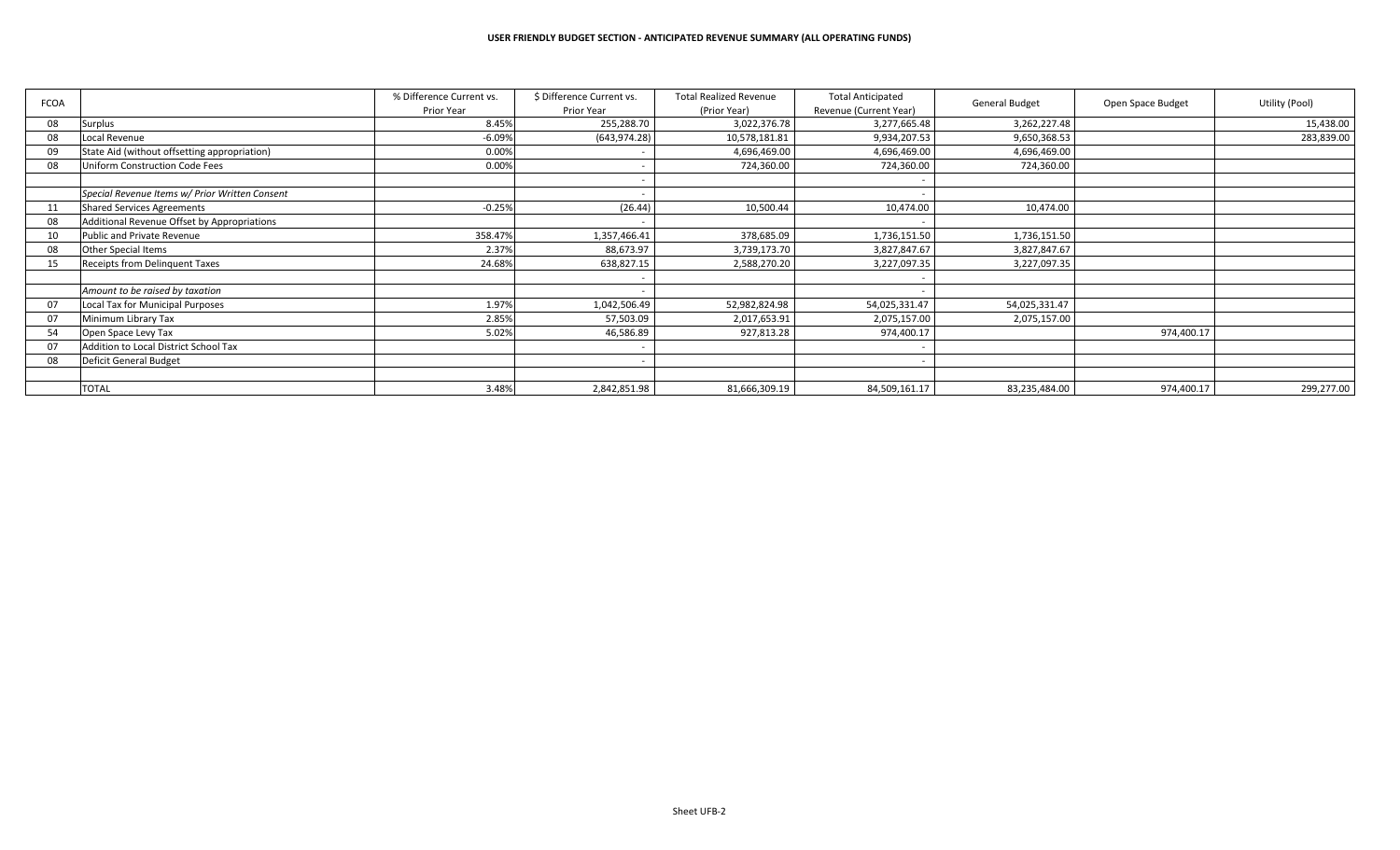| <b>FCOA</b> |                                      | <b>Budgeted Positions</b> |           | % Difference Current v.<br><b>Prior Year</b> | \$ Difference Current v.<br><b>Prior Year</b> | <b>Total Modified</b><br>Appropriation for Service<br>Type (Prior Year) | <b>Total Appropriation for</b><br>Service Type (Current<br>Year) | General<br><b>Budget</b> | Public & Private<br>Offsets | Open Space Budget | 2018 Total Utilities |
|-------------|--------------------------------------|---------------------------|-----------|----------------------------------------------|-----------------------------------------------|-------------------------------------------------------------------------|------------------------------------------------------------------|--------------------------|-----------------------------|-------------------|----------------------|
|             |                                      | Full-Time                 | Part-Time |                                              |                                               |                                                                         |                                                                  |                          |                             |                   |                      |
| 20          | <b>General Government</b>            | 34.00                     | 6.00      | -20.90%                                      | (950, 795.72)                                 | 4,548,678.72                                                            | 3,597,883.00                                                     | 3,503,920.00             | 93,963.00                   |                   |                      |
| 21          | Land-Use Administration              | 4.00                      |           | 16.82%                                       | 29,079.23                                     | 172,875.77                                                              | 201,955.00                                                       | 201,955.00               |                             |                   |                      |
| 22          | <b>Uniform Construction Code</b>     | 12.00                     | 3.00      | 8.97%                                        | 82,477.62                                     | 919.193.38                                                              | 1,001,671.00                                                     | 1.001.671.00             |                             |                   |                      |
| 23          | Insurance                            |                           |           | 0.16%                                        | 23,417.11                                     | 15,064,187.78                                                           | 15,087,604.89                                                    | 15,087,604.89            |                             |                   |                      |
| 25          | <b>Public Safety</b>                 | 199.00                    | 53.00     | 1.45%                                        | 343,577.54                                    | 23,702,420.92                                                           | 24,045,998.46                                                    | 23,540,747.31            | 505,251.15                  |                   |                      |
| 26          | Public Works                         | 31.00                     |           | 4.29%                                        | 328,408.39                                    | 7,651,538.54                                                            | 7,979,946.93                                                     | 7,934,946.93             | 45,000.00                   |                   |                      |
| 27          | <b>Health and Human Services</b>     | 14.00                     | 7.00      | 4.77%                                        | 57,160.99                                     | 1,197,689.01                                                            | 1,254,850.00                                                     | 1,144,407.00             | 110,443.00                  |                   |                      |
| 28          | Parks and Recreation                 | 10.00                     | 150.00    | 18.68%                                       | 284,250.19                                    | 1,521,831.62                                                            | 1,806,081.81                                                     | 1,363,874.00             | 142,930.81                  |                   | 299,277.00           |
| 29          | Education (including Library)        |                           |           | 2.85%                                        | 57,503.00                                     | 2,017,654.00                                                            | 2,075,157.00                                                     | 2,075,157.00             |                             |                   |                      |
| 30          | Unclassified                         |                           |           | 0.62%                                        | 2,500.00                                      | 403,100.00                                                              | 405,600.00                                                       | 405,600.00               |                             |                   |                      |
| 31          | Utilities and Bulk Purchases         |                           |           | 6.67%                                        | 160,086.72                                    | 2,400,373.28                                                            | 2,560,460.00                                                     | 2,560,460.00             |                             |                   |                      |
| 32          | Landfill / Solid Waste Disposal      |                           |           |                                              | 52,524.21                                     |                                                                         | 52,524.21                                                        |                          | 52,524.21                   |                   |                      |
| 35          | Contingency                          |                           |           | 0.00%                                        |                                               | 1,000.00                                                                | 1.000.00                                                         | 1,000.00                 |                             |                   |                      |
| 36          | <b>Statutory Expenditures</b>        |                           |           | 6.53%                                        | 435,203.14                                    | 6,664,333.05                                                            | 7,099,536.19                                                     | 7,099,536.19             |                             |                   |                      |
| 37          | ludgements                           |                           |           | $-100.00%$                                   | (138, 758.54)                                 | 138,758.54                                                              |                                                                  |                          |                             |                   |                      |
| 40          | Sewer/ Stormwater Maintenance        |                           |           | 7.17%                                        | 206,313.00                                    | 2,876,295.00                                                            | 3,082,608.00                                                     | 3,082,608.00             |                             |                   |                      |
| 42          | <b>Shared Services</b>               |                           |           | 0.00%                                        |                                               | 15,492.46                                                               | 15,492.46                                                        | 15,492.46                |                             |                   |                      |
| 43          | Court and Public Defender            | 6.00                      |           | 11.77%                                       | 42,598.71                                     | 361,969.29                                                              | 404,568.00                                                       | 404,568.00               |                             |                   |                      |
| 44          | Capital                              |                           |           | 66.97%                                       | 916,685.14                                    | 1,368,868.36                                                            | 2,285,553.50                                                     | 1,311,153.33             |                             | 974,400.17        |                      |
| 45          | Debt                                 |                           |           | $-2.28%$                                     | (171, 477, 10)                                | 7,510,454.82                                                            | 7,338,977.72                                                     | 7,338,977.72             |                             |                   |                      |
| 46          | <b>Deferred Charges</b>              |                           |           | 36.83%                                       | 240,000.00                                    | 651,693.00                                                              | 891,693.00                                                       | 891,693.00               |                             |                   |                      |
| 48          | Debt - Type 1 School District        |                           |           |                                              |                                               |                                                                         | $\sim$                                                           |                          |                             |                   |                      |
| 50          | <b>Reserve for Uncollected Taxes</b> |                           |           | 15.00%                                       | 432,942.01                                    | 2,887,057.99                                                            | 3,320,000.00                                                     | 3,320,000.00             |                             |                   |                      |
| 55          | Surplus General Budget               |                           |           |                                              |                                               |                                                                         | $\sim$                                                           |                          |                             |                   |                      |
|             |                                      |                           |           |                                              |                                               |                                                                         |                                                                  |                          |                             |                   |                      |
|             | Total                                | 310.00                    | 219.00    | 2.79                                         | 2,433,695.64                                  | 82,075,465.53                                                           | 84,509,161.17                                                    | 82,285,371.83            | 950,112.17                  | 974,400.17        | 299,277.00           |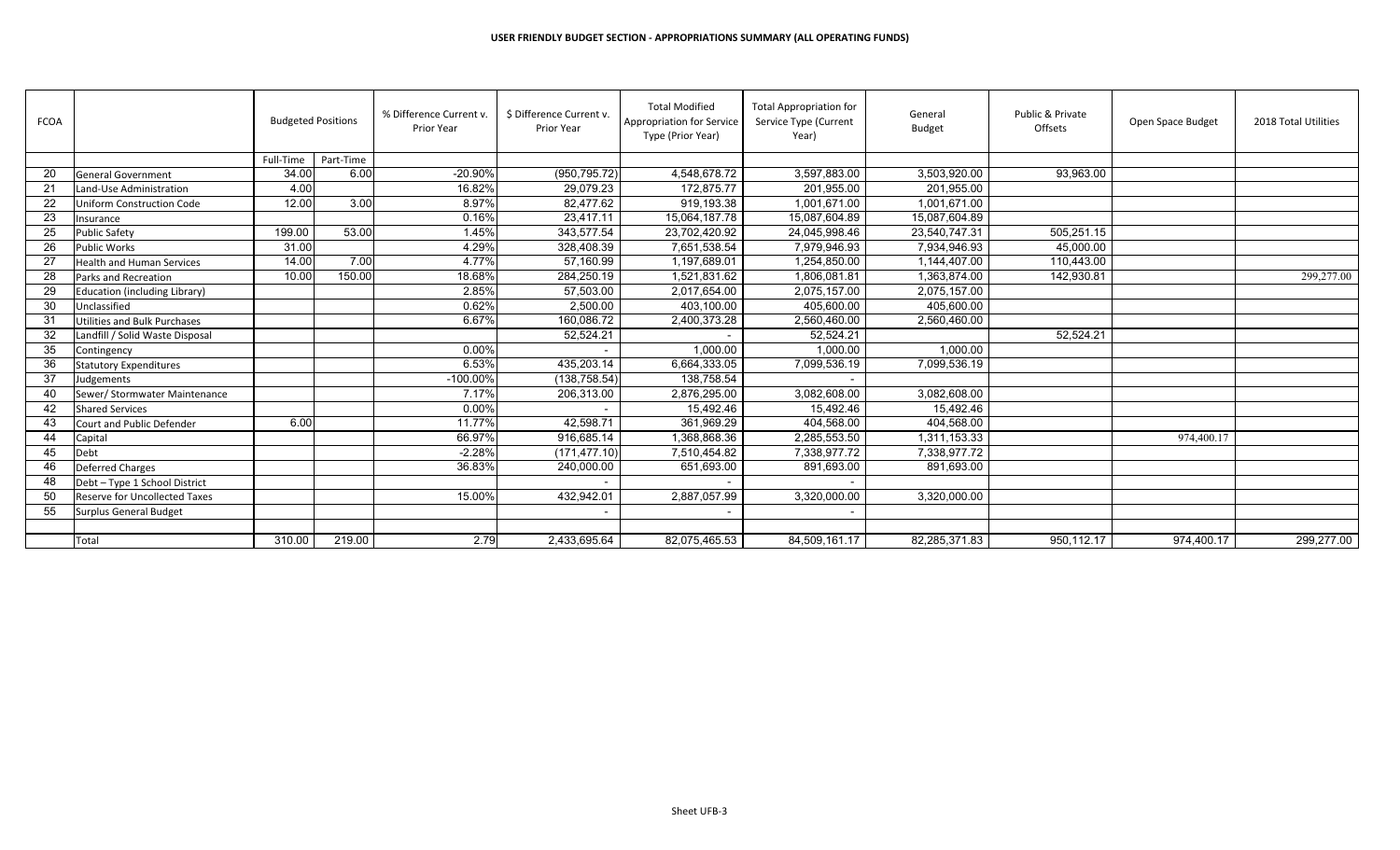#### **USER FRIENDLY BUDGET SECTION STRUCTURAL BUDGET IMBALANCES**

| <b>Structural Budget</b> | Line Item                                                             | Amount                             | Comment/Explanation                                        |
|--------------------------|-----------------------------------------------------------------------|------------------------------------|------------------------------------------------------------|
| Imbalance Line Item      | Put "X" in cell to the left that corresponds to the type of imbalance |                                    |                                                            |
| 2018 Winter Storms       | <b>Future Year Appropriation Increase</b>                             | 200.000.00                         | Unusual Storm Activity                                     |
| 2018 Garbage Contract    | <b>Future Year Appropriation Increase</b>                             | 200.000.00                         | Unrenewed Garbage Contract                                 |
|                          |                                                                       |                                    |                                                            |
| 2019 Garbage Contract    | Future Year Appropriation Increase                                    | 600,000.00                         | Unrenewed Garbage Contract                                 |
| 2018 Non-Recuring        | Structural Imbalance Offset                                           | 150.000.00                         | Trust Fund and Pool Fund Surpluses                         |
| Revenues                 |                                                                       |                                    |                                                            |
| 2019 Salaries & Wages    | Future Year Appropriation Increase                                    |                                    | 600,000.00   Unsettled Collective Bargaining Units         |
| 2018 Surplus Generation  | Structural Imbalance Offset                                           |                                    | 1,750,000.00   Budget generating less excess approriations |
|                          |                                                                       | $\sim$ $\sim$ $\sim$ $\sim$ $\sim$ |                                                            |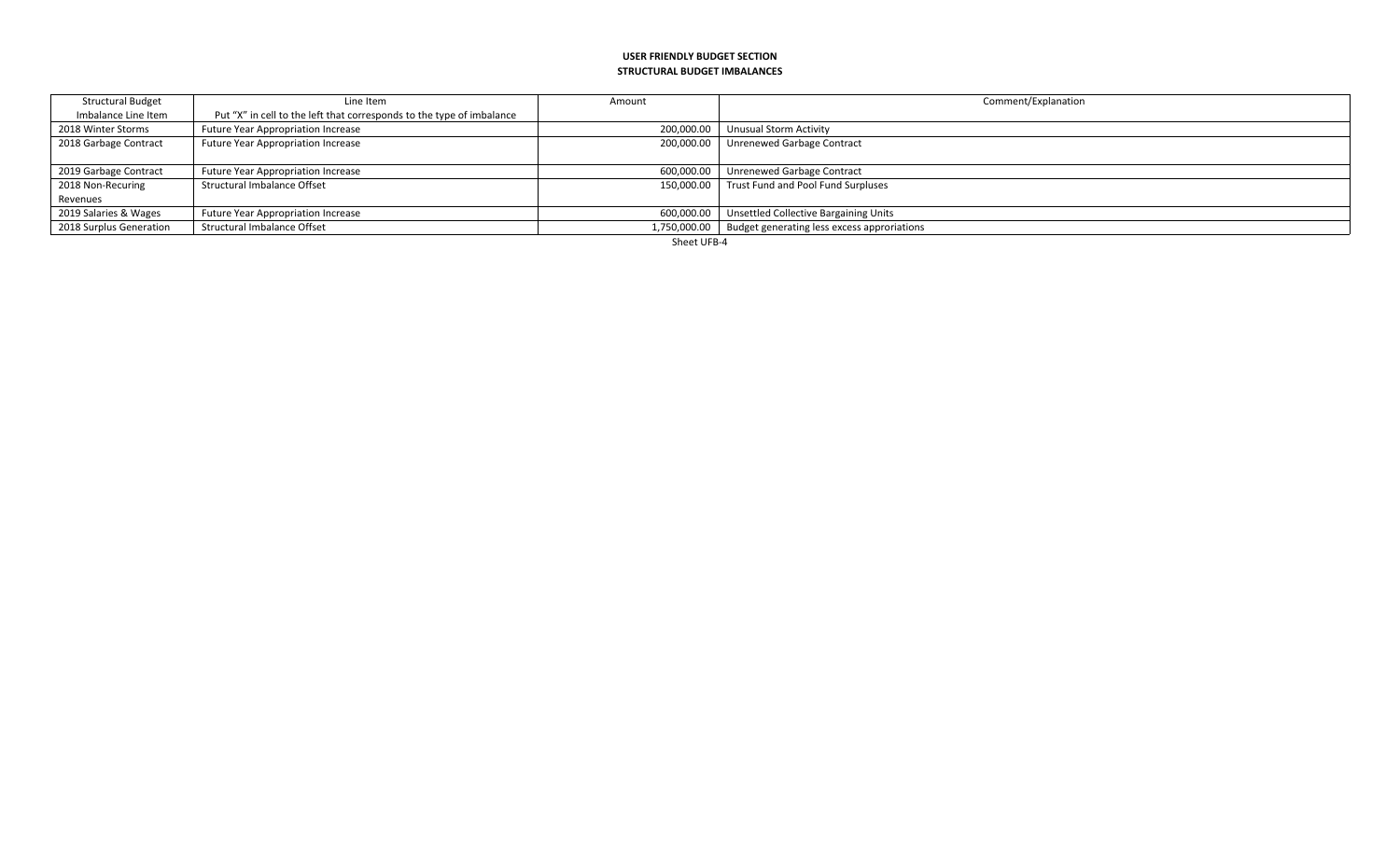## **ASSESSED PROPERTY VALUATIONS - EXEMPT PROPERTY - PROPERTY TAX APPEAL DATA**

|       |                                                                                                                              | Property Tax Assessments - Taxable Properties (October 1, 2017 Value) |                        |                | Property Tax Assessments - Exempt Properties (October 1, 2017 Value) |                             |              |                  |            |
|-------|------------------------------------------------------------------------------------------------------------------------------|-----------------------------------------------------------------------|------------------------|----------------|----------------------------------------------------------------------|-----------------------------|--------------|------------------|------------|
|       |                                                                                                                              | # of Parcels                                                          | Assessed Value         | % of Total     |                                                                      |                             | # of Parcels | Assessed Value   | % of Total |
|       | Vacant Land                                                                                                                  | 329                                                                   | \$34,932,100.00        | 0.6245%        | 15A                                                                  | <b>Public Schools</b>       | 19.00        | \$114,210,320.00 | 19.3109%   |
|       | Residential                                                                                                                  | 13,340                                                                | \$4,513,041,280.00     | 80.6834%       | 15B                                                                  | Other Schools               | 9.00         | \$52,127,920.00  | 8.8139%    |
| 3A/3B | Farm                                                                                                                         |                                                                       |                        | 0.0000%        | 15C                                                                  | <b>Public Property</b>      | 324.00       | \$210,269,715.00 | 35.5529%   |
| 4A    | Commercial                                                                                                                   | 451                                                                   | \$859,738,000.00       | 15.3703%       | 15D                                                                  | <b>Church and Charities</b> | 82.00        | \$153,433,300.00 | 25.9429%   |
| 4B    | Industrial                                                                                                                   | 35                                                                    | \$31,867,000.00        | 0.5697%        | 15E                                                                  | Cemeteries & Graveyards     | 3.00         | \$10,041,100.00  | 1.6978%    |
| 4C    | Apartments                                                                                                                   | 51                                                                    | \$144,408,300.00       | 2.5817%        | 15F                                                                  | Other Exempt                | 62.00        | \$51,345,600.00  | 8.6816%    |
| 5A/5B | Railroad                                                                                                                     |                                                                       |                        | 0.0000%        |                                                                      |                             |              |                  |            |
| 6A/6B | <b>Business Personal Property</b>                                                                                            |                                                                       | \$9,530,152.00         | 0.1704%        |                                                                      |                             |              |                  |            |
|       | Total                                                                                                                        | 14,207                                                                | \$5,593,516,832.00     | 100%           |                                                                      | Total                       | 499.00       | \$591,427,955.00 | 100%       |
|       |                                                                                                                              |                                                                       |                        |                |                                                                      |                             |              |                  |            |
|       | Average Ratio (%), Assessed to True Value                                                                                    |                                                                       | 0.92%                  |                |                                                                      | Percentage of Exempt vs.    |              |                  |            |
|       | <b>Equalized Valuation, Taxable Properties</b>                                                                               |                                                                       | \$0.00                 |                |                                                                      | Non-Exempt Properties       | 10.57%       |                  |            |
|       |                                                                                                                              |                                                                       |                        |                |                                                                      |                             |              |                  |            |
|       | Total # of property tax appeals filed in 2017                                                                                |                                                                       | County Tax Board       | 168.00         |                                                                      |                             |              |                  |            |
|       |                                                                                                                              |                                                                       | <b>State Tax Court</b> | 19.00          |                                                                      |                             |              |                  |            |
|       | Number of 2017 County Tax Board decisions appealed to Tax Court<br>Number of pending property tax appeals in State Tax Court |                                                                       |                        | 5.00           |                                                                      |                             |              |                  |            |
|       |                                                                                                                              |                                                                       |                        | 59.00          |                                                                      |                             |              |                  |            |
|       | Amount paid out by municipality for tax appeals in 2017                                                                      |                                                                       |                        | \$3,200,000.00 |                                                                      |                             |              |                  |            |

|                   |                                                 | <b>ASSESSED IN CITED IN THE RESPONSE ON THE INTERNATIONAL PROPERTY OF A REPORT OF A REPORT OF A REPORT OF A REPORT</b> |     |                          |                                                                      |                  |            |
|-------------------|-------------------------------------------------|------------------------------------------------------------------------------------------------------------------------|-----|--------------------------|----------------------------------------------------------------------|------------------|------------|
|                   | ts - Taxable Properties (October 1, 2017 Value) |                                                                                                                        |     |                          | Property Tax Assessments - Exempt Properties (October 1, 2017 Value) |                  |            |
| # of Parcels      | <b>Assessed Value</b>                           | % of Total                                                                                                             |     |                          | # of Parcels                                                         | Assessed Value   | % of Total |
| 329               | \$34,932,100.00                                 | 0.6245%                                                                                                                | 15A | <b>Public Schools</b>    | 19.00                                                                | \$114,210,320.00 | 19.3109%   |
| 13,340            | \$4,513,041,280.00                              | 80.6834%                                                                                                               | 15B | Other Schools            | 9.00                                                                 | \$52,127,920.00  | 8.8139%    |
|                   |                                                 | 0.0000%                                                                                                                | 15C | <b>Public Property</b>   | 324.00                                                               | \$210,269,715.00 | 35.5529%   |
| 451               | \$859,738,000.00                                | 15.3703%                                                                                                               | 15D | Church and Charities     | 82.00                                                                | \$153,433,300.00 | 25.9429%   |
| 35                | \$31,867,000.00                                 | 0.5697%                                                                                                                | 15E | Cemeteries & Graveyards  | 3.00                                                                 | \$10,041,100.00  | 1.6978%    |
| 51                | \$144,408,300.00                                | 2.5817%                                                                                                                | 15F | Other Exempt             | 62.00                                                                | \$51,345,600.00  | 8.6816%    |
|                   |                                                 | 0.0000%                                                                                                                |     |                          |                                                                      |                  |            |
|                   | \$9,530,152.00                                  | 0.1704%                                                                                                                |     |                          |                                                                      |                  |            |
| 14,207            | \$5,593,516,832.00                              | 100%                                                                                                                   |     | Total                    | 499.00                                                               | \$591,427,955.00 | 100%       |
|                   |                                                 |                                                                                                                        |     |                          |                                                                      |                  |            |
|                   | 0.92%                                           |                                                                                                                        |     | Percentage of Exempt vs. |                                                                      |                  |            |
|                   | \$0.00                                          |                                                                                                                        |     | Non-Exempt Properties    | 10.57%                                                               |                  |            |
|                   |                                                 |                                                                                                                        |     |                          |                                                                      |                  |            |
|                   | County Tax Board                                | 168.00                                                                                                                 |     |                          |                                                                      |                  |            |
|                   | <b>State Tax Court</b>                          | 19.00                                                                                                                  |     |                          |                                                                      |                  |            |
| led to Tax Court  |                                                 | 5.00                                                                                                                   |     |                          |                                                                      |                  |            |
| 59.00<br>ax Court |                                                 |                                                                                                                        |     |                          |                                                                      |                  |            |
|                   |                                                 |                                                                                                                        |     |                          |                                                                      |                  |            |
| 2017              |                                                 | \$3,200,000.00                                                                                                         |     |                          |                                                                      |                  |            |
|                   |                                                 |                                                                                                                        |     |                          |                                                                      |                  |            |

|         |                                   | Prior Budget Year's Payments In lieu of Tax (PILOT) - 5 Year Exemptions/Abatements |                       |                       |                                                |
|---------|-----------------------------------|------------------------------------------------------------------------------------|-----------------------|-----------------------|------------------------------------------------|
|         |                                   | # of Parcels                                                                       | PILOT Billing/Revenue | <b>Assessed Value</b> | Taxes if Billed in Full 2017 Total<br>Tax Rate |
| G       | Commercial/Industrial Exemption   |                                                                                    |                       |                       |                                                |
|         | <b>Dwelling Exemption</b>         |                                                                                    |                       |                       |                                                |
|         | <b>Dwelling Abatement</b>         |                                                                                    |                       |                       |                                                |
|         | New Dwelling/Conversion Exemption |                                                                                    |                       |                       |                                                |
|         | New Dwelling/Conversion Abatement |                                                                                    |                       |                       |                                                |
| N       | Multiple Dwelling Exemption       |                                                                                    |                       |                       |                                                |
| $\circ$ | Multiple Dwelling Abatement       |                                                                                    |                       |                       |                                                |
|         | Total 5 Yr Exemptions/Abatements  |                                                                                    |                       |                       |                                                |
|         |                                   |                                                                                    |                       |                       |                                                |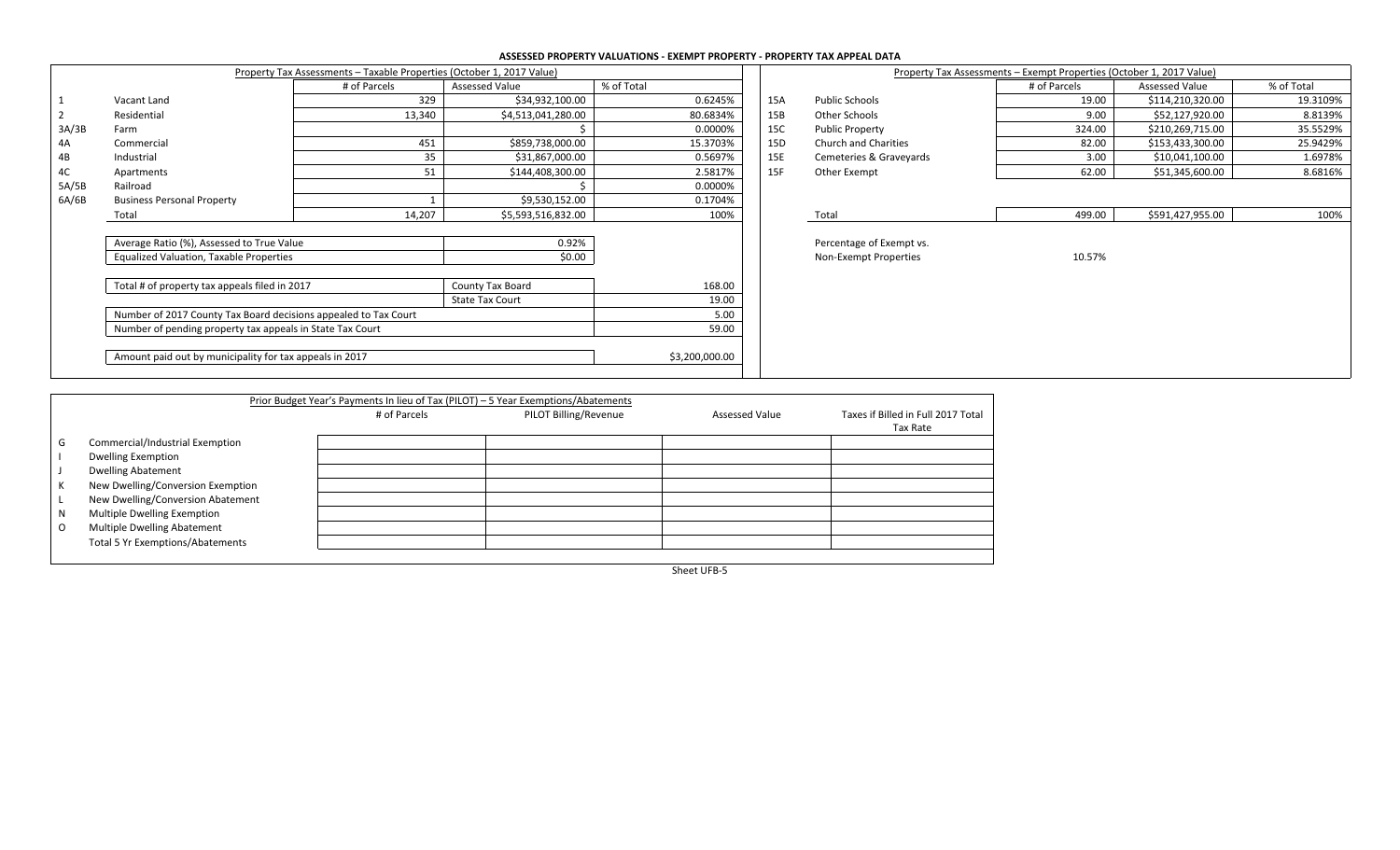#### **USER FRIENDLY BUDGET SECTION LONG TERM TAX EXEMPTIONS**

| Project Name                       | <b>Type of Project</b>  | <b>PILOT Billing</b> | <b>Assessed Value</b> | Taxes if Billed In Full 2017 Tax Rate |
|------------------------------------|-------------------------|----------------------|-----------------------|---------------------------------------|
| West Orange Senior Citizen Housing | Affordable Housing      | 117,900.00           | 27,069,400.00         | 1,080,069.00                          |
| Jewish Federation Plaza            | Affordable Housing      | 60,407.00            | 23,308,800.00         | 930,021.00                            |
| Eagle Rock Senior Citizen Housing  | Affordable Housing      | 109,544.28           | 22,881,300.00         | 912,964.00                            |
| <b>Woodland Valley</b>             | Affordable Housing      | 32,332.50            | 7,668,600.00          | 305,977.00                            |
| St. Barnabas                       | Commerical / Industrial | 286,000.00           | 11,377,000.00         | 453,942.00                            |
| Long Term Exemptions: TOTALS       |                         | 606,183.78           | 92,305,100.00         | 3,682,973.00                          |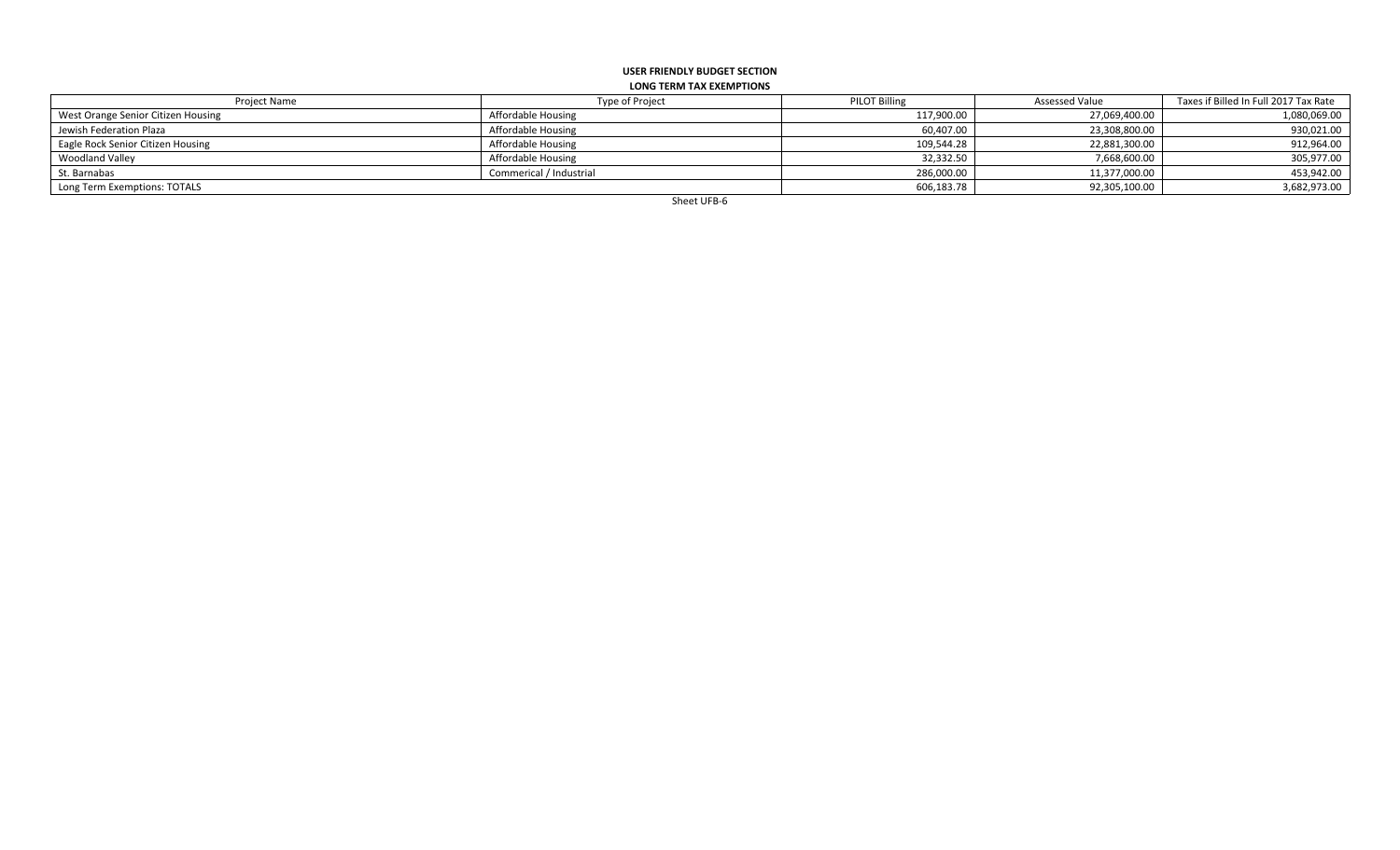#### **USER FRIENDLY BUDGET SECTION BUDGETED PERSONNEL COSTS**

| Organization/Individuals Eligible for Benefit | # of Full-Time<br>Employees | # of Part-Time<br>Employees | <b>Total Personnel Cost</b> | Base Pay      | Overtime and Other<br>Compensation | Pension (Estimate) | Health Benefits Net of Cost<br>Share | <b>Employment Taxes and Other</b><br><b>Benefits</b> |
|-----------------------------------------------|-----------------------------|-----------------------------|-----------------------------|---------------|------------------------------------|--------------------|--------------------------------------|------------------------------------------------------|
| Supervisory Staff (Dept Heads & Managers)     | 17.00                       |                             | 2,895,245.92                | 2,302,635.89  |                                    | 36,891.64          | 329,654.80                           | 226,063.59                                           |
| AFSCME                                        | 83.00                       |                             | 8,404,257.25                | 5,254,869.84  | 294,134.00                         | 727,860.19         | 1,609,484.54                         | 517,908.68                                           |
| <b>Communication Officers</b>                 | 8.00                        |                             | 612,229.55                  | 287,857.70    | 100,000.00                         | 40,455.04          | 155,131.04                           | 28,785.77                                            |
| DPW Supervisors                               | 7.00                        |                             | 1,035,916.03                | 645,023.50    | 100,000.00                         | 90,650.52          | 135,739.66                           | 64,502.35                                            |
| <b>FMBA</b>                                   | 87.00                       |                             | 14,407,809.20               | 8,741,311.01  | 832,600.00                         | 2,269,348.62       | 1,687,050.06                         | 877,499.52                                           |
| Part time                                     |                             | 218.00                      | 1,359,752.08                | 1,222,839.41  |                                    | 31,595.23          |                                      | 105,317.44                                           |
| PBA                                           | 95.00                       |                             | 16,391,765.90               | 9,899,994.58  | 1,099,300.00                       | 2,560,290.76       | 1,842,181.10                         | 989,999.46                                           |
| Stipend                                       | 14.00                       |                             | 234,196.60                  | 212,906.00    |                                    |                    |                                      | 21,290.60                                            |
|                                               |                             |                             |                             |               |                                    |                    |                                      |                                                      |
| Totals                                        | 311.00                      | 218.00                      | 45,341,172.54               | 28,567,437.93 | 2,426,034.00                       | 5,757,092.00       | 5,759,241.20                         | 2,831,367.41                                         |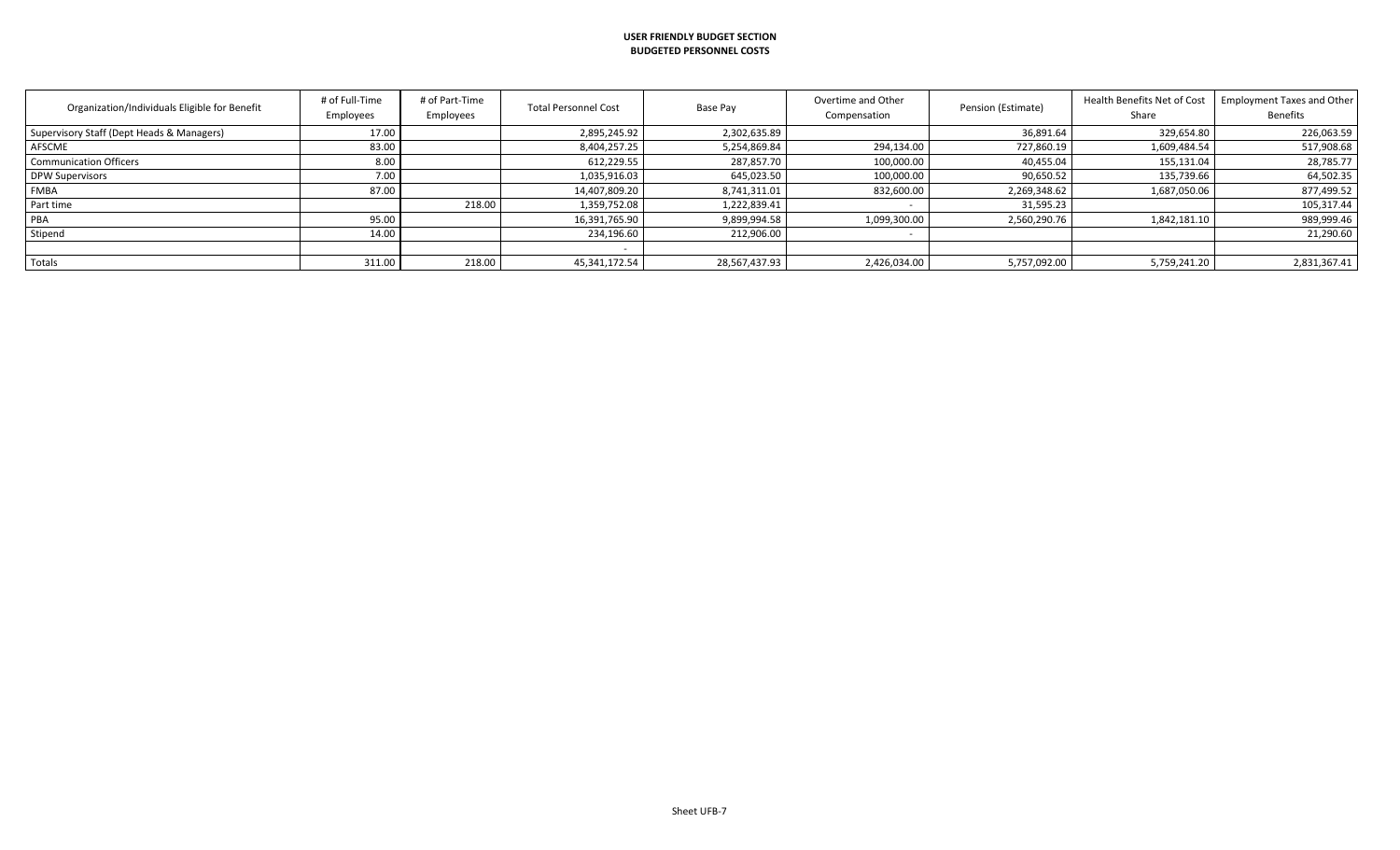#### **USER FRIENDLY BUDGET SECTION HEALTH BENEFITS**

| Active Employees _ Health Benefits - Annual Cost          | Current Year # of<br>Covered Members | Annual Cost Estimate per<br>Employee Current Year | <b>Total Current Year Cost</b> | Prior Year # of Covered<br>Members | Prior Year Annual Cost<br>per Employee | <b>Total Prior Year Cost</b> |
|-----------------------------------------------------------|--------------------------------------|---------------------------------------------------|--------------------------------|------------------------------------|----------------------------------------|------------------------------|
| Single Coverage                                           | 72.00                                | 13,460.83                                         | 1,268,455.29                   | 79.00                              | 12,119.00                              | 957,401.00                   |
| Parent & Child                                            | 23.00                                | 18,845.02                                         | 567,277.02                     | 20.00                              | 19,172.00                              | 383,440.00                   |
| Employee & Spouse (or Partner)                            | 30.00                                | 30,286.69                                         | 1,189,169.20                   | 40.00                              | 25,940.00                              | 1,037,600.00                 |
| Family                                                    | 103.00                               | 33,475.97                                         | 4,512,749.31                   | 110.00                             | 32,598.00                              | 3,585,780.00                 |
| Employee Cost Sharing Contribution (enter as negative - ) |                                      |                                                   | (1,778,409.62)                 |                                    |                                        | (1,799,776.00)               |
| Subtotal                                                  | 228.00                               | 96,068.51                                         | 5,759,241.20                   | 249.00                             | 89,829.00                              | 4,164,445.00                 |
|                                                           |                                      |                                                   |                                |                                    |                                        |                              |
| Elected Officials - Health Benefits - Annual Cost         |                                      |                                                   |                                |                                    |                                        |                              |
| Single Coverage                                           |                                      |                                                   |                                |                                    |                                        |                              |
| Parent & Child                                            |                                      |                                                   |                                |                                    |                                        |                              |
| Employee & Spouse (or Partner)                            |                                      |                                                   |                                |                                    |                                        |                              |
| Family                                                    |                                      |                                                   |                                |                                    |                                        |                              |
| Employee Cost Sharing Contribution (enter as negative - ) |                                      |                                                   |                                |                                    |                                        |                              |
| Subtotal                                                  | $\overline{\phantom{a}}$             | $\overline{\phantom{a}}$                          |                                | $\overline{\phantom{a}}$           | $\overline{\phantom{a}}$               | $\sim$                       |
|                                                           |                                      |                                                   |                                |                                    |                                        |                              |
| Retirees - Health Benefits - Annual Cost                  |                                      |                                                   |                                |                                    |                                        |                              |
| Single Coverage                                           | 121.00                               | 10,539.02                                         | 1,275,221.41                   | 122.00                             | 12,411.00                              | 1,514,142.00                 |
| Parent & Child                                            | 12.00                                | 22,127.29                                         | 265,527.48                     | 10.00                              | 21,520.00                              | 215,200.00                   |
| Employee & Spouse (or Partner)                            | 122.00                               | 24,675.68                                         | 3,010,433.32                   | 117.00                             | 25,687.00                              | 3,005,379.00                 |
| Family                                                    | 75.00                                | 44,524.11                                         | 3,339,308.48                   | 74.00                              | 36,862.00                              | 2,727,788.00                 |
| Employee Cost Sharing Contribution (enter as negative - ) |                                      |                                                   |                                |                                    |                                        |                              |
| Subtotal                                                  | 330.00                               | 101,866.11                                        | 7,890,490.69                   | 323.00                             | 96,480.00                              | 7,462,509.00                 |
|                                                           |                                      |                                                   |                                |                                    |                                        |                              |
| <b>GRAND TOTAL</b>                                        | 558.00                               | 197,934.62                                        | 13,649,731.89                  | 572.00                             | 186,309.00                             | 11,626,954.00                |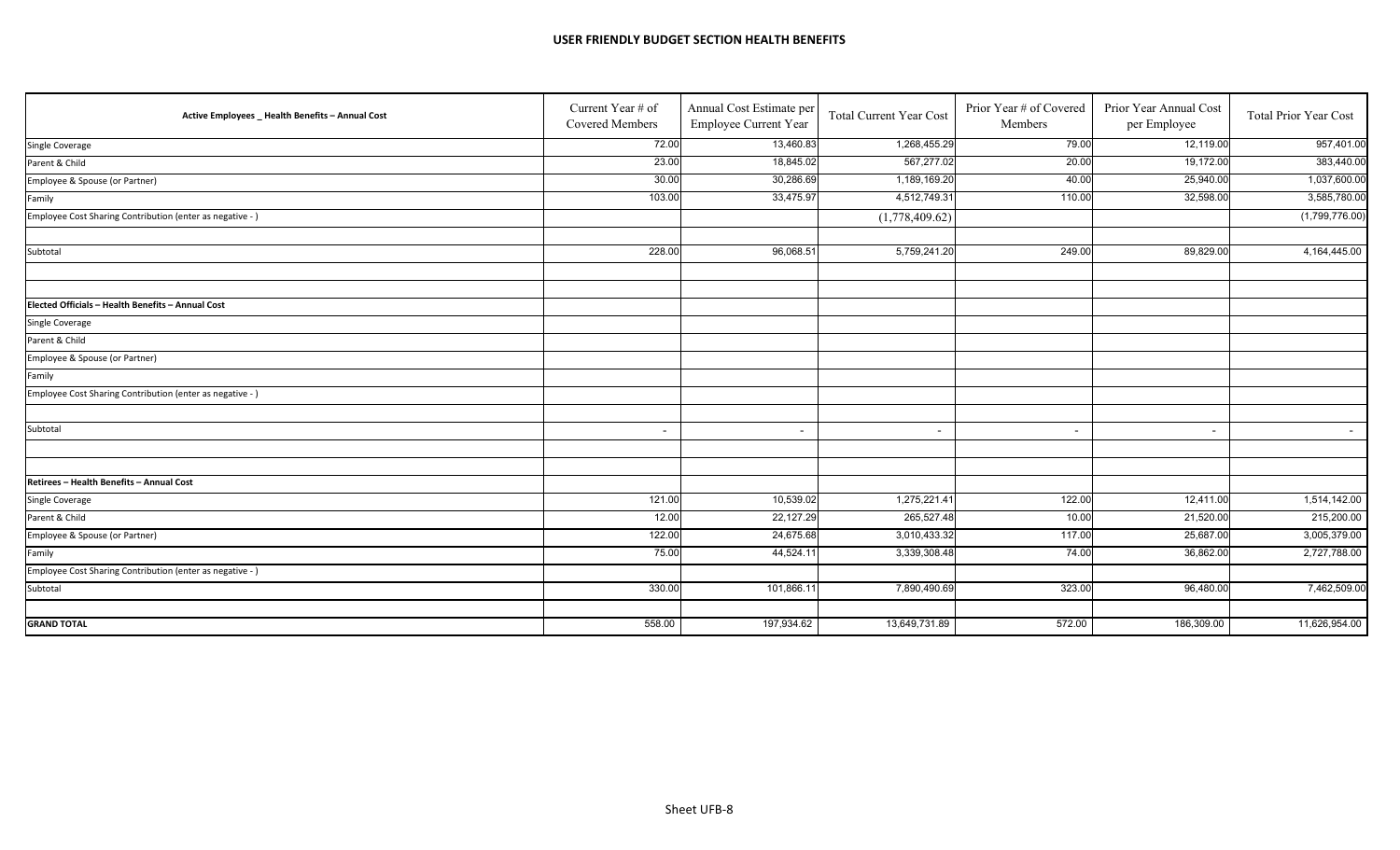#### **USER FRIENDLY BUDGET SECTION ACCUMULATED ABSENCE LIABILITY**

| Organization/Individuals Eligible for Benefit | Gross Days of       | Dollar Value of Compensated Absences | Legal Basis for Benefit                 |
|-----------------------------------------------|---------------------|--------------------------------------|-----------------------------------------|
|                                               | Accumulated Absence |                                      |                                         |
| <b>Police Department</b>                      | 15,549.00           | 4,500,866.00                         | Approved Labor Agreement                |
| Fire Department                               | 11,767.00           |                                      | 3,219,030.00   Approved Labor Agreement |
| Public Works and Engineering                  | 5,962.00            |                                      | 1,164,122.00   Approved Labor Agreement |
| All Other Departments                         | 9,948.00            | 1,541,476.00                         | Individual Employment Agreement         |
| Total                                         | 43,226.00           | 10,425,494.00                        |                                         |
| Total Funds Reserved as of end of 2017        |                     | 0.00                                 |                                         |
| Total Funds Appropriated in 2018              |                     |                                      |                                         |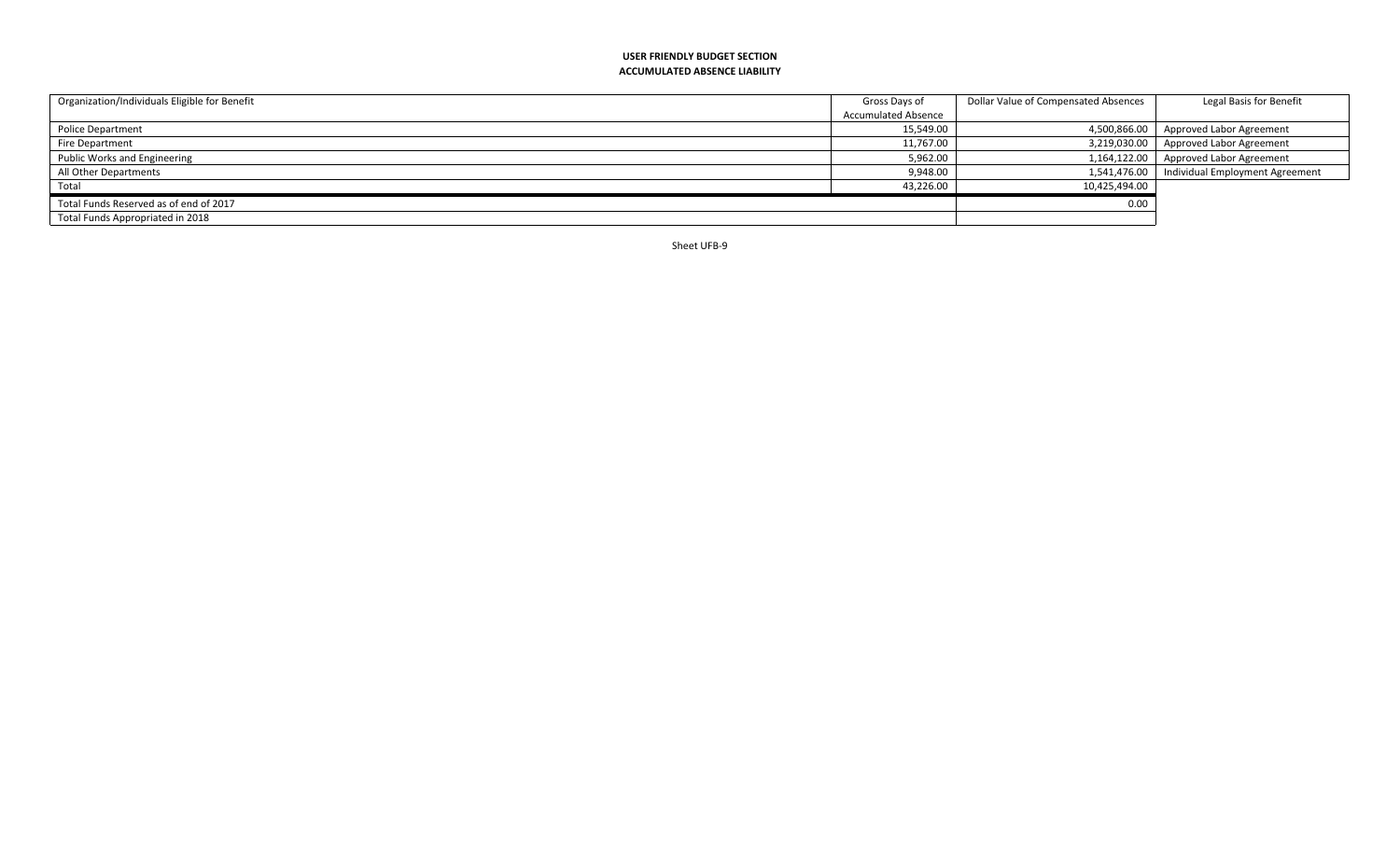#### **USER FRIENDLY BUDGET SECTION – OUTSTANDING DEBT; PER CAPITA AND BUDGET IMPACT**

|                                  | <b>Gross Debt</b> | <b>Deductions</b>  | <b>Net Debt</b> |                                             | <b>Current Year Budget</b> | CY+1 Budget      | CY+2 Budget  | <b>All Additional Future</b><br>Years' Budgets |
|----------------------------------|-------------------|--------------------|-----------------|---------------------------------------------|----------------------------|------------------|--------------|------------------------------------------------|
| Local School Debt                | 29,510,000.00     | 29,510,000.00      |                 | Utility Fund - Principal                    |                            |                  |              |                                                |
| <b>Regional School Debt</b>      |                   |                    |                 | Utility Fund - Interest                     |                            |                  |              |                                                |
|                                  |                   |                    |                 | <b>Bond Anticipation Notes-</b>             | 1,563,567.00               |                  |              |                                                |
|                                  |                   |                    |                 | Principal                                   |                            |                  |              |                                                |
|                                  |                   |                    |                 | <b>Bond Anticipation Notes - Interest</b>   | 437,787.85                 |                  |              |                                                |
| <b>Utility Fund Debt</b>         |                   |                    |                 | Bonds - Principal                           | 3,885,000.00               | 4,000,000.00     | 4,120,000.00 | 26,671,000.00                                  |
|                                  |                   |                    |                 | Bonds - Interest                            | 1,088,711.25               | 913,801.88       | 786,247.50   | 2,553,083.75                                   |
|                                  |                   |                    |                 | Loans & Other Debt - Principal              | 302,030.36                 | 298,429.78       | 316,175.41   | 2,197,661.10                                   |
|                                  |                   |                    |                 | Loans & Other Debt - Interest               | 61,811.26                  | 64,642.02        | 57,146.25    | 237,000.04                                     |
|                                  |                   |                    |                 |                                             |                            |                  |              |                                                |
|                                  |                   |                    |                 | Total                                       | 7,338,907.72               | 5,276,873.68     | 5,279,569.16 | 31,658,744.89                                  |
| <b>Municipal Purposes</b>        |                   |                    |                 |                                             |                            |                  |              |                                                |
| Debt Authorized                  | 16,072,500.00     |                    | 16,072,500.00   | <b>Total Principal</b>                      | 5,750,597.36               | 4,298,429.78     | 4,436,175.41 | 28,868,661.10                                  |
| <b>Notes Outstanding</b>         | 18,275,253.00     |                    | 18,275,253.00   | <b>Total Interest</b>                       | 1,588,310.36               | 978,443.90       | 843,393.75   | 2,790,083.79                                   |
| <b>Bonds Outstanding</b>         | 42,069,310.78     |                    | 42,069,310.78   | % of Total Current Year Budget              | 9.11                       |                  |              |                                                |
| Loans and Other Debt             |                   |                    |                 |                                             |                            |                  |              |                                                |
|                                  |                   |                    |                 | Description                                 | Debt Not Listed Above      |                  |              |                                                |
| <b>Total Current Year</b>        | 105,927,063.78    | 29,510,000.00      | 76,417,063.78   | Total Guarantees - Governmental             |                            |                  |              |                                                |
|                                  |                   |                    |                 | Total Guarantees - Other                    |                            |                  |              |                                                |
|                                  |                   |                    |                 | <b>Total Capital/Equipment Leases</b>       |                            |                  |              |                                                |
| Population (census)              | 47,249.00         |                    |                 | <b>Total Other</b>                          |                            |                  |              |                                                |
| Per Capita Gross Debt            | 2,241.89          |                    |                 |                                             |                            |                  |              |                                                |
| Per Capita Net Debt              | 1,617.33          |                    |                 | <b>Bond Rating</b>                          | Moody's                    | Standard & Poors | Fitch        |                                                |
| 3 Yr. Average Property Valuation |                   | \$6,071,343,656.33 |                 | Rating                                      |                            | AA               |              |                                                |
| Net Debt as % of 3 Year Avg      |                   | 1.26               |                 | Year of Last Rating                         |                            | 2017             |              |                                                |
| <b>Property Valuation</b>        |                   |                    |                 |                                             |                            |                  |              |                                                |
|                                  |                   |                    |                 |                                             |                            |                  |              |                                                |
|                                  |                   |                    |                 | Mark "X" if Municipality has no bond rating |                            |                  |              |                                                |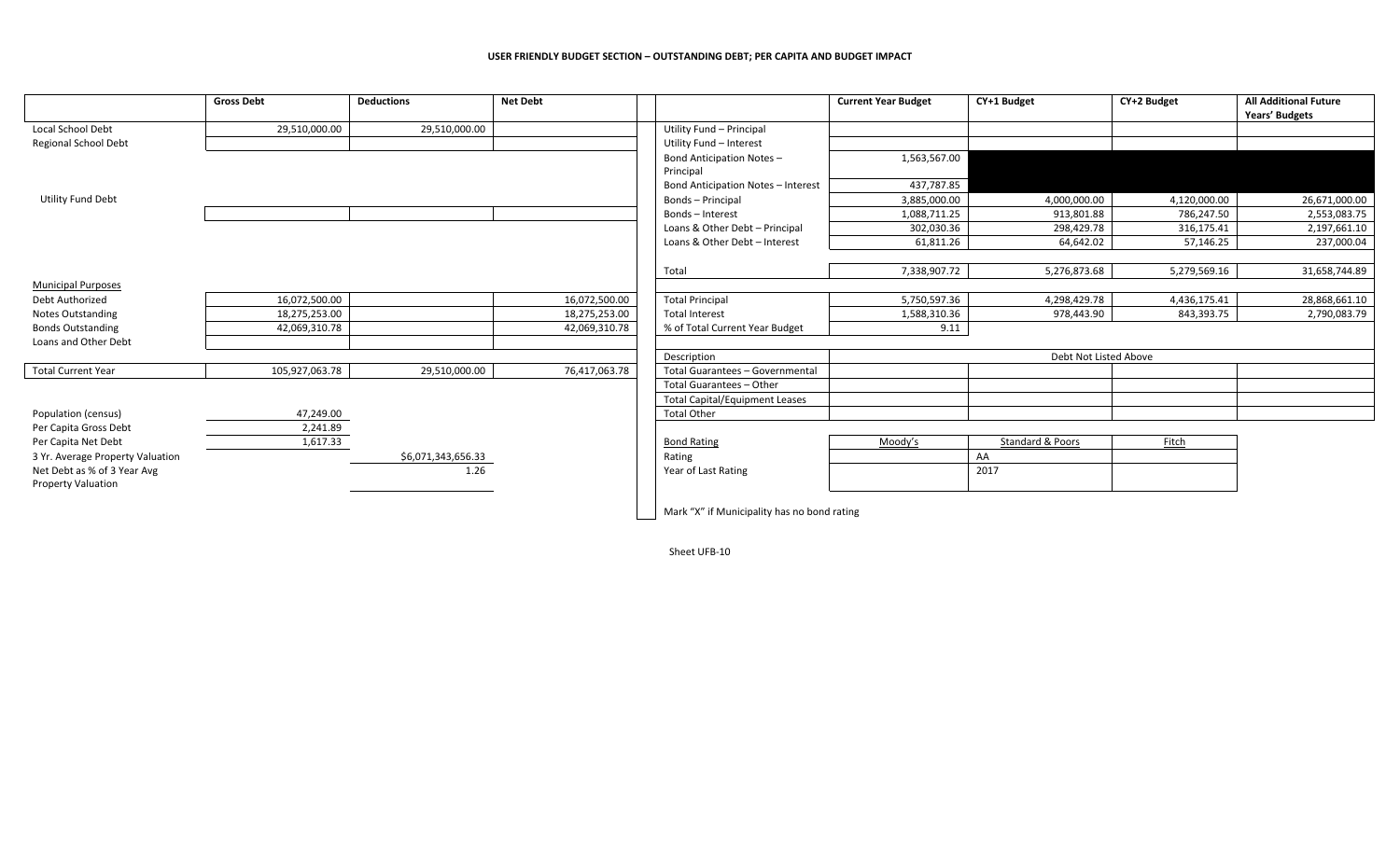#### **USER FRIENDLY BUDGET SECTION – SHARED SERVICES PROVIDED AND RECEIVED**

| <b>Providing or Receiving</b> | Providing Services To/Receiving Services From | <b>Type of Shared Service Provided</b> | Notes (Enter more specifics if needed) | <b>Begin Date</b> | <b>End Date</b> | Amount to be Received/Paid |
|-------------------------------|-----------------------------------------------|----------------------------------------|----------------------------------------|-------------------|-----------------|----------------------------|
| Services?                     |                                               |                                        |                                        |                   |                 |                            |
| Receiving                     |                                               | Sewerage Treatment                     |                                        |                   |                 | \$2,787,643.14             |
| Receiving                     |                                               | Insurance                              |                                        |                   |                 | \$831,712.00               |
| Providing                     | <b>BORO OF ESSEX FELLS</b>                    | Shared Health Officer                  |                                        |                   |                 | \$10,473.93                |
| Receiving                     | <b>Essex County</b>                           | CJIS Network - Police Technology       |                                        |                   |                 | \$5,018.53                 |
| Receiving                     | Roseland Borough                              | Sewer Conveyance                       |                                        |                   |                 | \$10,000.00                |
| Receiving                     | <b>TWP OF VERONA</b>                          | Sewer Conveyance                       |                                        |                   |                 | \$130,000.00               |
| Providing                     | <b>Roseland Borough</b>                       | Animal Control                         |                                        |                   |                 | \$7,842.56                 |
| Providing                     | <b>BORO OF ESSEX FELLS</b>                    | Animal Control                         |                                        |                   |                 | \$5,260.28                 |
| Receiving                     | <b>Essex County</b>                           | Info-Cop Agreement - Police Technology | In kind                                |                   |                 | \$0.00                     |
| Providing                     |                                               | Police Technology                      | In Kind                                |                   |                 | \$0.00                     |
| Providing                     | North Caldwell Borough                        | Animal Control                         |                                        |                   |                 | \$6,426.00                 |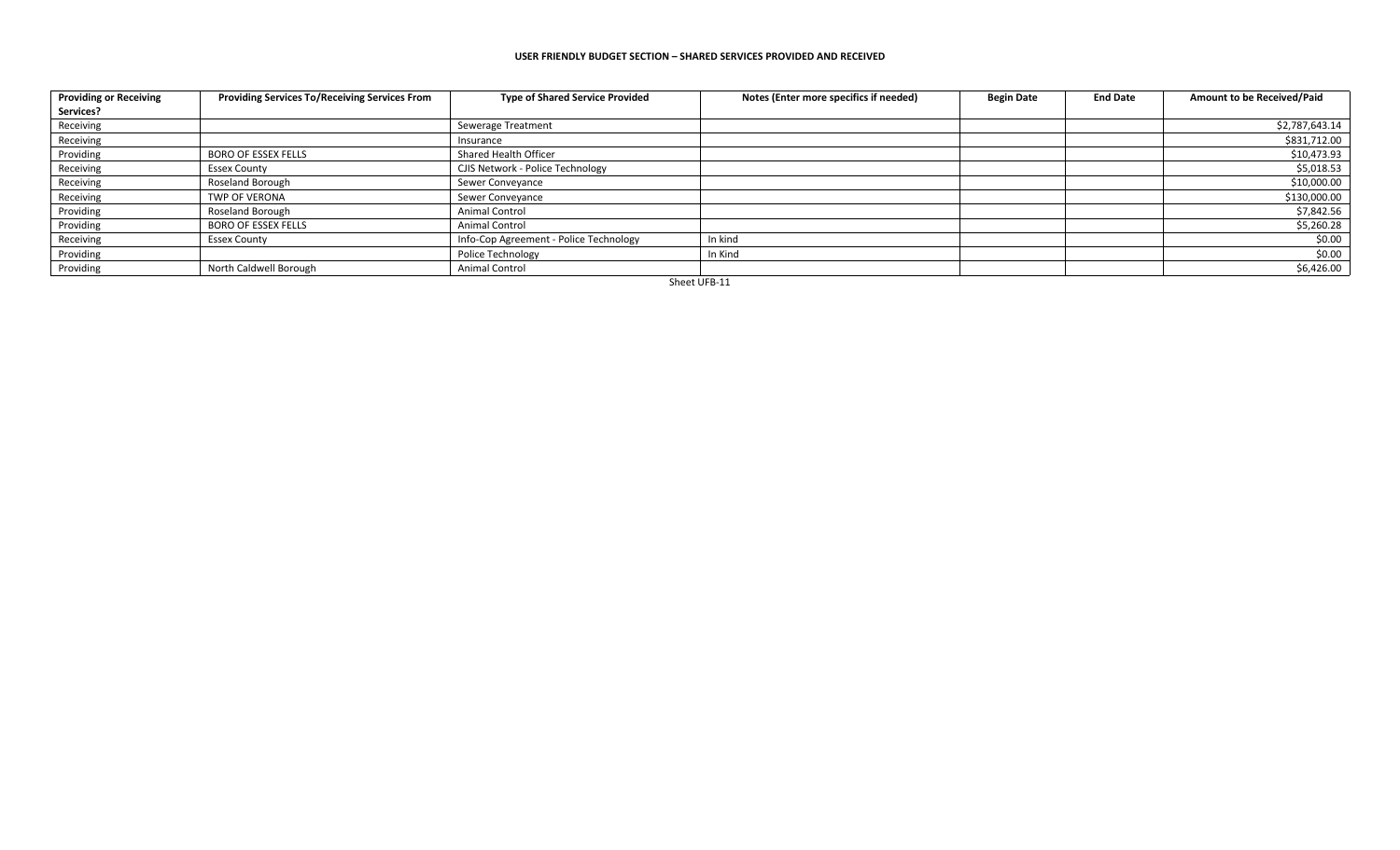#### **USER FRIENDLY BUDGET SECTION – LIST OF AUTHORITIES AND FIRE DISTRICTS**

Account Name